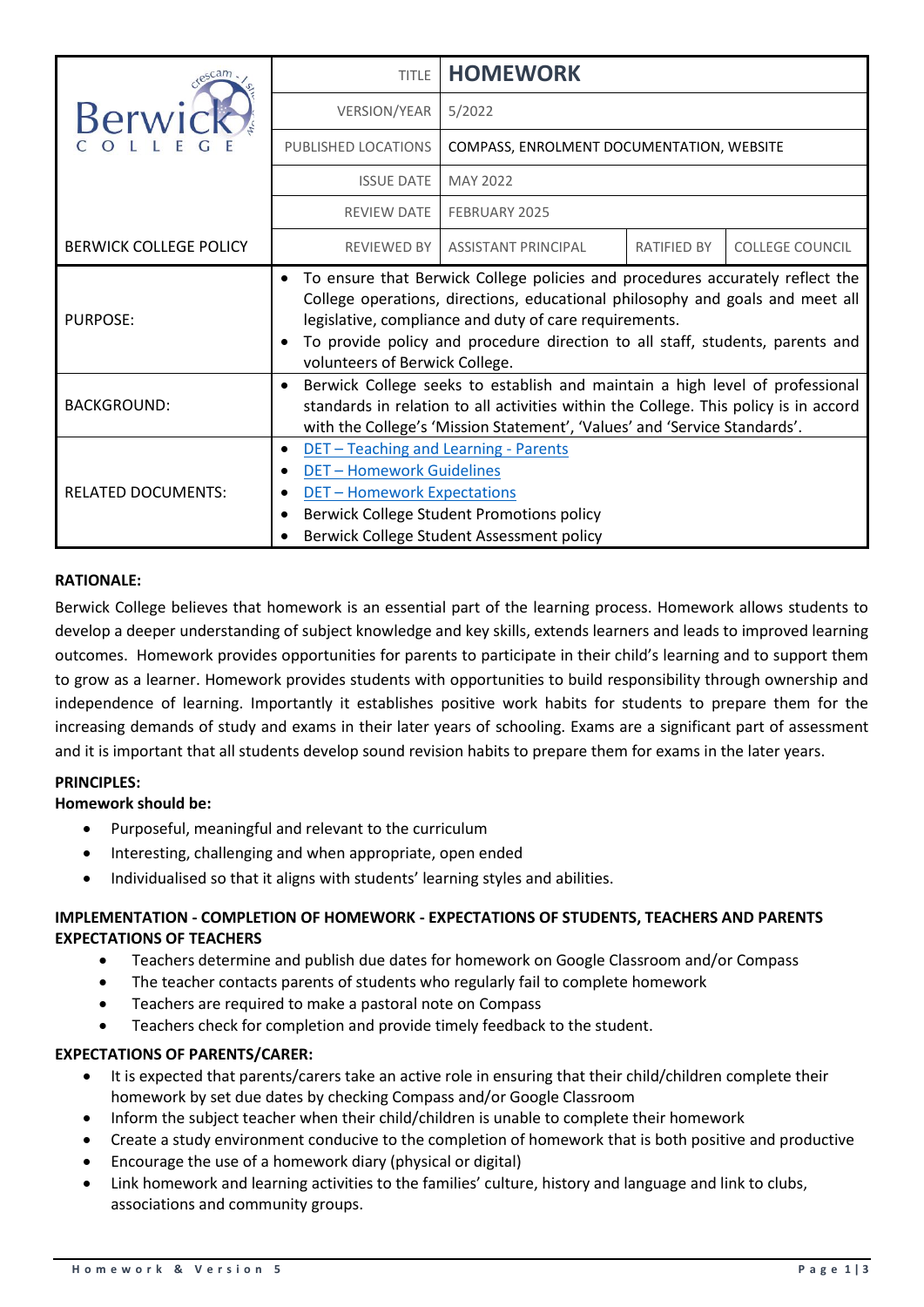### **EXPECTATIONS OF STUDENTS:**

- Students prepare their own homework timetables taking into account subjects to be covered and outside commitments, including recreation.
- Students should record the details and due dates of required work
- Ensure that all submitted work is their own
- Follow up on feedback provided by their teachers
- Seek assistance when difficulties arise.

When specific homework is not set, Berwick College encourages the students to do the following:

- **Practice exercises:** Where students apply or review new knowledge or skills
- **Preparatory homework:** Where students gain background information so they are better prepared for future lessons
- **Extension assignments:** Where students can pursue knowledge or use what they have learnt individually and imaginatively.

| <b>Learning Domain Guide</b>             |                                  |                                                   |  |  |
|------------------------------------------|----------------------------------|---------------------------------------------------|--|--|
| <b>English</b>                           | <b>The Arts</b>                  | <b>Mathematics</b>                                |  |  |
| • Read - novels, newspaper, blogs,       | • Be creative                    | • Practise times tables                           |  |  |
| subtitled films, magazines               | • Observational drawing          | · Finish incomplete work                          |  |  |
| . Watch the news/current affairs         | • Watch films                    | • Revise for tests/exams                          |  |  |
| • Critically think about                 | • Visit galleries and            | • Prepare bound references for                    |  |  |
| advertisements, film and book            | performances                     | tests/exams                                       |  |  |
| reviews                                  | • Listen to music                | • Complete interactive activities on              |  |  |
| · Watch film adaptions                   | • Revise lines - involve family  | CambridgeGo: - Scorchers, Walkthroughs            |  |  |
| • Explain your day                       | • Take photos                    | and Quizzes, Edrolo (Yr12)                        |  |  |
| · Discuss current issues                 | • Read magazines - look at       | · Visit Math websites - CambridgeGo Khan          |  |  |
| • Use your words - talk to family,       | images and relate to subjects    | Academy,                                          |  |  |
| friends                                  | • Practicing performance pieces  | https://fuse.education.vic.gov.au/VC/Sec          |  |  |
| • Read work aloud                        | • Explore city - street art,     | ondary?mathematics.                               |  |  |
| · Journal, diary, blog                   | architecture                     |                                                   |  |  |
| • Listen to the radio (talk-back),       |                                  |                                                   |  |  |
| music, TED Talks                         |                                  |                                                   |  |  |
| <b>LOTE</b>                              | Humanities -                     | <b>Physical Education</b>                         |  |  |
|                                          | <b>History/Geography</b>         |                                                   |  |  |
| · Use Quizlet                            | · Watch news/documentaries       | • Encourage leisure time and physical             |  |  |
| · Use Rasa Bahasa - Indonesian/Duo       | · Watch Youtube clips            | activity                                          |  |  |
| Lingo - German                           | . Talk about places and holidays | • Participate in organized sport                  |  |  |
| • Teach your family the basics           | · Describes how places, people   | • Prepare healthy lunch with                      |  |  |
| . Watch Youtube clips on the             | or history have changed over     | parents/siblings and evaluate                     |  |  |
| country                                  | time                             | • Find real life sporting examples of key         |  |  |
| • Make vocabulary flash cards - play     | • Explain how you interacted     | topics                                            |  |  |
| games with them                          | with the world around you        | . Watch appropriate sports in line with           |  |  |
| • Listen to podcasts - SBS radio         | • Looking at maps or describing  | current sport being studied                       |  |  |
| • Listen to music and sing songs in      | directions to places             | • Keep a food diary                               |  |  |
| <b>LOTE</b>                              |                                  | • Compile statistics from newspaper               |  |  |
| . Watch SBS News daily and films         |                                  | articles and media on sport injuries              |  |  |
| . Watch English films with LOTE          |                                  | • 1 on 1 video analysis with friends              |  |  |
| subtitles                                |                                  | • Mind map key terms and topics                   |  |  |
| . Cook and/or eat food from the          |                                  | • Keep a physical activity log                    |  |  |
| country                                  |                                  | <b>Humanities - Commerce</b>                      |  |  |
| <b>Technology</b>                        | <b>Science</b>                   |                                                   |  |  |
| • Cook a meal at home for your<br>family | • Summary notes,                 | • Redo any past CATS/tests – areas of<br>weakness |  |  |
|                                          | Flashcards/Quizlet               |                                                   |  |  |
| • Grow trees/plants/herbs                | • Watch the news - Catalyst      | . Write own SAC questions                         |  |  |
|                                          | • Cook a meal                    | • Review VCAA past exam papers                    |  |  |